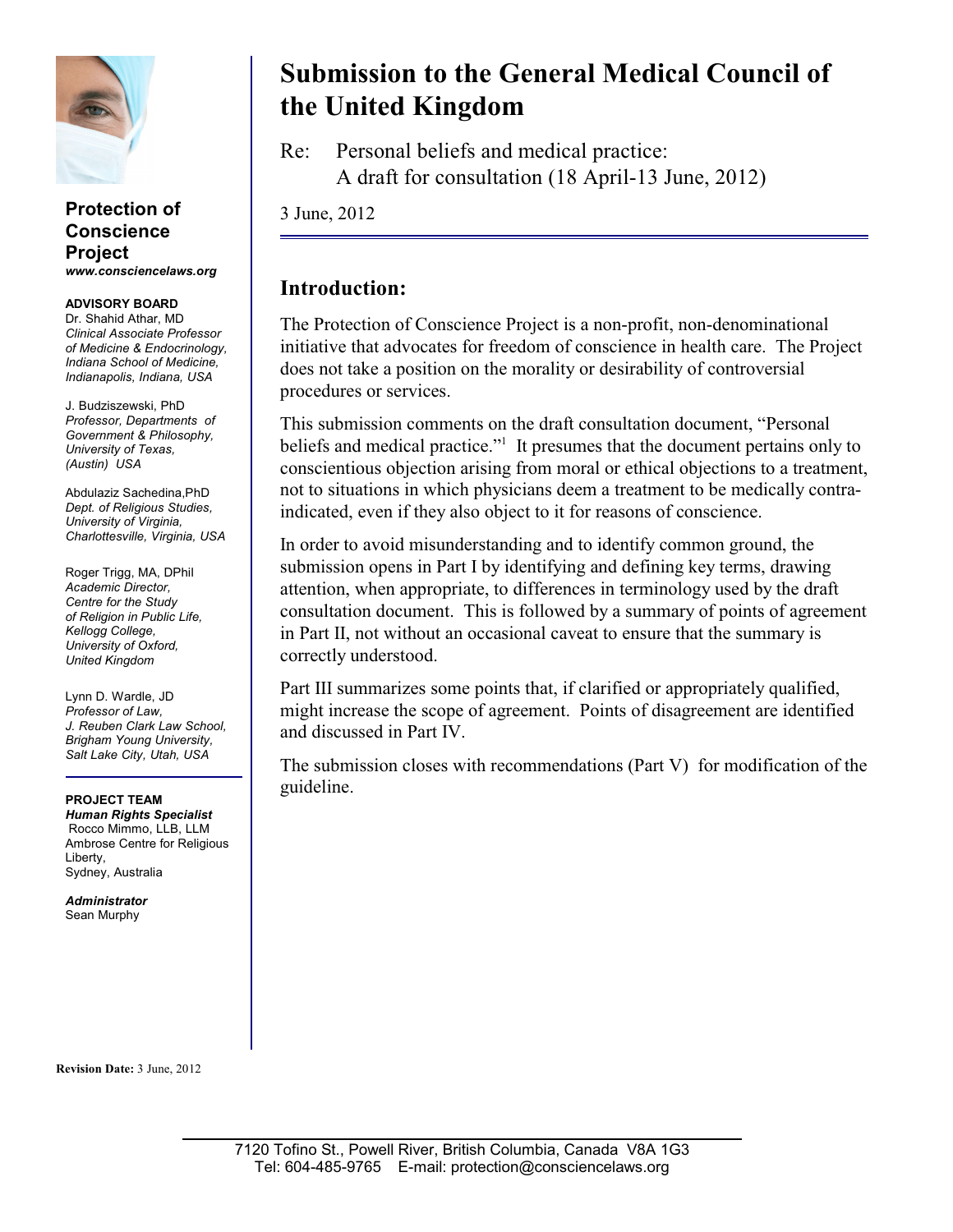# **Part I: Terminology**

- I.1 The consultation document states that "personal beliefs" include "political, religious and moral beliefs," but also refers to "personal views" and "personal values," terms that are not necessarily equivalent to "personal beliefs." Nonetheless, the draft document seems to use all of these interchangeably. In this submission, the terms "personal beliefs" and "beliefs" mean moral, ethical or religious beliefs.
- I.2 For the sake of brevity, treatments that are the subject of conscientious objection are sometimes described here as "morally contested," and those who decline to provide morally contested treatments for ethical, moral or religious reasons are referred to as "objecting physician(s)."
- I.3 The distinction between "treatment" and "care" is important in significant religious, moral and ethical traditions, but the distinction is not made in the draft consultation document. Hence, its references to "medical care" or "care" are ambiguous.
- I.4 In this submission:

I) **"care"** means attention to and provision of basic human needs: food, water, shelter, hygiene, warmth, respect, affection, etc.;

ii) **"treatment"** means interventions, procedures or services provided through or sought from physicians and other health care providers.

I.5 Note the restricted sense of the term "treatment." The interventions, procedures or services are not described in this submission as *medical* because objecting physicians frequently deny that morally contested procedures are legitimate aspects of the practice of medicine. However, there is no dispute that morally contested treatments may be "provided through or sought from physicians and other health care providers." (See IV.24.)

# **Part II: Points of agreement**

# **Notice**

II.1 It is reasonable to expect physicians to do their best to notify patients and employers in advance of treatments to which they object for reasons of conscience. It is common ground that conflicts should be avoided, especially in circumstances of elevated tension, and that they often can be avoided by timely notification of patients and employers, erring on the side of sooner rather than later. This must not be understood to impose a duty to anticipate every conceivable situation in which such an objection might arise.

# **Post-procedural treatment or care**

II.2 The Project agrees that it is normally unethical for a physician to refuse to provide treatment or care to a patient on the grounds that she has had an abortion or other morally contested treatment. Objecting physicians do not become morally complicit in the prior acts of patients simply by treating medical consequences that result from their conduct.<sup>2</sup> The fact that a patient's illness or injury is the result deliberate, negligent or even criminal conduct has never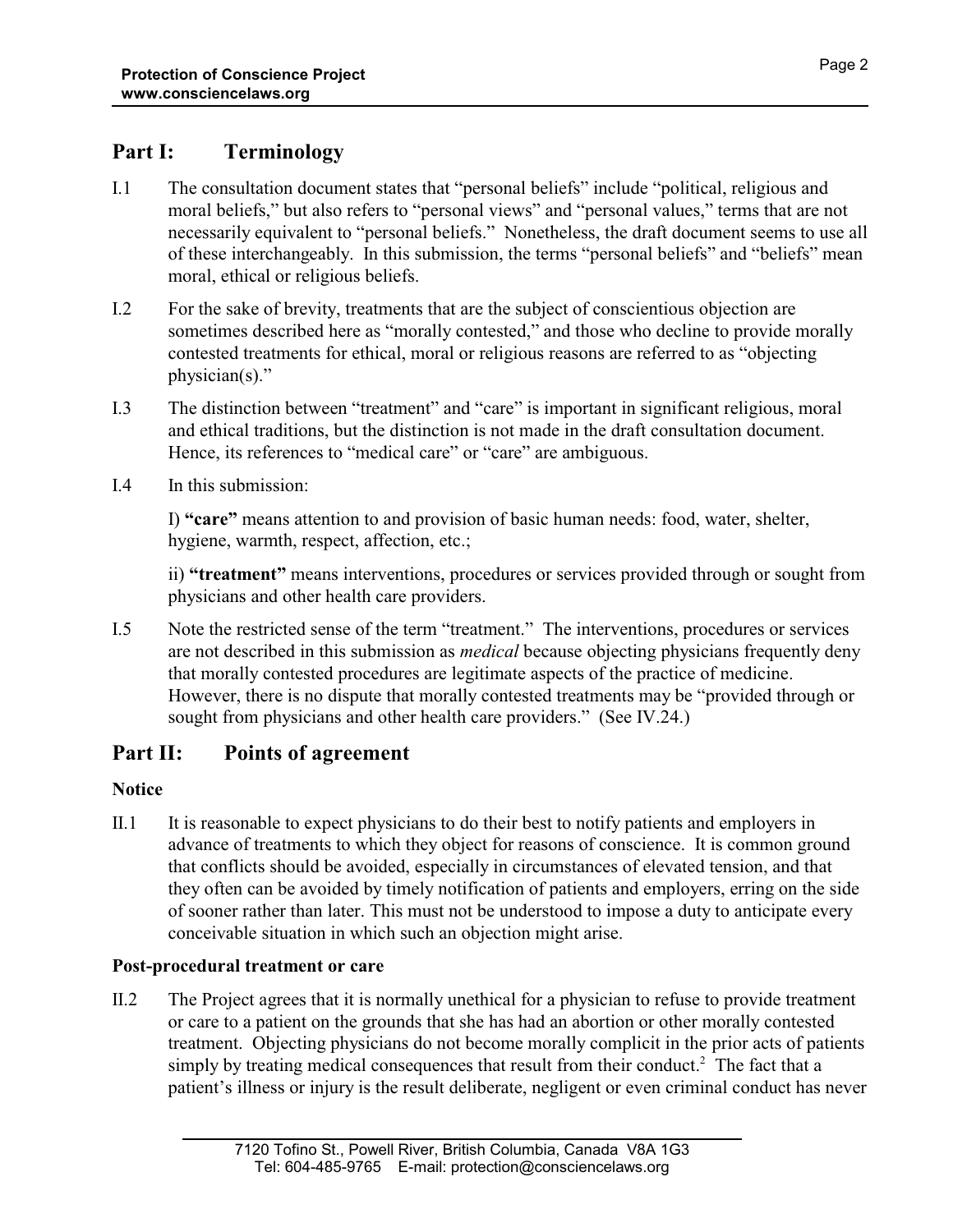been a reason to deny medical treatment.

# **Discussion of beliefs**

II.3 It is agreed that disclosure by a physician of his beliefs is acceptable only when the disclosure is solicited by a patient, or when it is reasonable to believe that it would be welcomed by the patient. It is also agreed that such disclosure and discussion ought to be limited to what is relevant to the patient's care and treatment. This should not be interpreted so strictly as to prevent a dialogue that is responsive to the needs of the patient as a human person.<sup>3</sup> It cannot be interpreted to exclude disclosure of conscientious objection and conversation naturally arising from it, since disclosure is required by the General Medical Council (GMC).<sup>4</sup>

# **III. Points requiring clarification or qualification**

# **"Unfair" discrimination**

III.1 The draft document's reference to "unfair" discrimination implicitly acknowledges that not all kinds of discrimination are unfair. The draft itself discriminates between what is legal and illegal, for example. However, discrimination between what moral or immoral, ethical or unethical, requires the application of an ethical or moral standard. Only to the extent that there is agreement on the content of such a standard can all agree on what counts as "unfair" discrimination. Within the context of the draft document, it is not clear that there is agreement on the standard to be applied.

#### **"Likely" to cause distress**

III.2 It is agreed that physicians must be careful not to "cause distress" by an "inappropriate or insensitive expression" of their beliefs to patients. However, a patient may be distressed merely because a physician refuses to provide a service, no matter how carefully that refusal is conveyed. Moreover, disgruntled patients or activists may fabricate claims of distress in order to harass physicians through disciplinary proceedings. Thus, "distress" in a patient whether proved as a fact or advanced as a claim - is not necessarily evidence of professional misconduct.

# **Implied judgement**

III.3 The draft warns that physicians must not "imply any judgement" of patients when disclosing conscientious objections. However, a physician cannot make such an objection without first forming the judgement that the treatment is immoral. It is reasonable to believe that the communication of the objection, which the GMC requires,<sup>5</sup> will cause patients to infer (correctly) the beliefs of the physician concerning the treatment. Patients may thus "feel judged" by the physician, even if the physician's judgement pertains to the morality of the procedure rather than the personal culpability of the patient. It would be unjust to require physicians to disclose conscientious objections to patients and then discipline them because a patient resents their beliefs.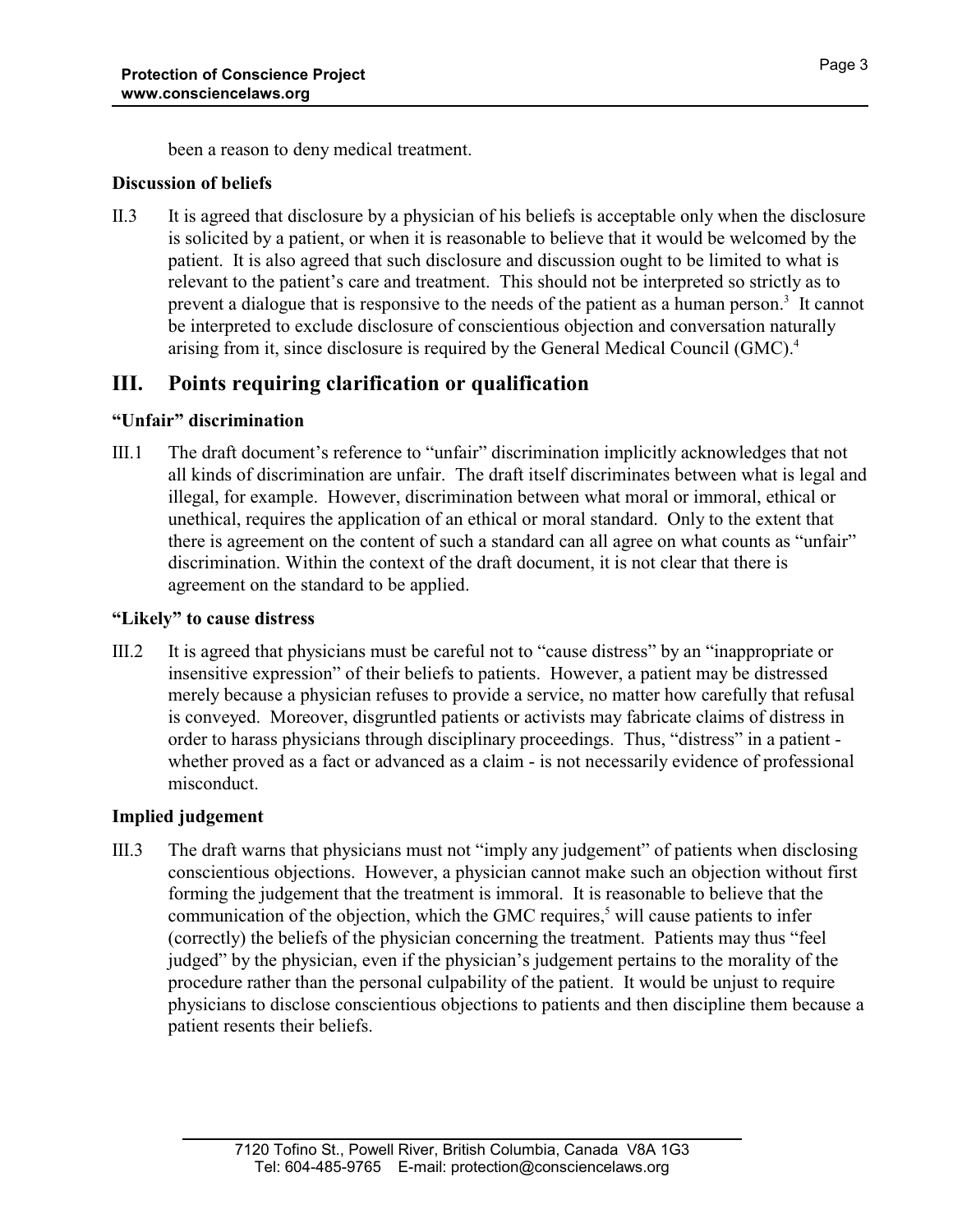## **Irrelevance of lifestyle**

III.4 Many conditions treated by physicians are the result of patient choices about diet and exercise, the use of alcohol, tobacco and illicit drugs and other risk-taking behaviours: sometimes, even, of criminal misconduct. Thus, the Project agrees that physicians "must not refuse to treat the *health consequences* of lifestyle choices" with which they disagree or to which they object. (Emphasis added. See II.2.) However, this must not be understood to imply that objecting physicians are obliged to provide morally contested treatments. For example: in some circumstances, pregnancy and infertility may be considered to be "health consequences" of lifestyle choices. It does not follow that objecting physicians must treat pregnancy and infertility by abortion and artificial reproduction.

# **Non-obstruction**

III.5 Objecting physicians act to preserve their own integrity, not to control the conduct of patients. Thus, it is agreed that physicians who refuse to provide a treatment for reasons of conscience are not entitled to actively prevent patients from obtaining the treatment elsewhere. However, physicians may also refuse to delegate or refer for a morally contested treatment in order to preserve their personal integrity. That must be distinguished from 'obstruction.' (See III.7.)

# **Pre-procedural treatment**

III.6 As noted above, post-procedural treatment or care does not, of itself, make objecting physicians morally complicit in the prior conduct of patients. There is also no reason to deny pre-procedural treatment or care that is unrelated to a morally contested treatment. However, physicians may refuse to services or procedures that are meant to facilitate such treatments in order to avoid morally unacceptable complicity in them. (See III.7.)

# **Disclosure of options**

III.7 Objecting physicians are required to disclose the availability of treatments that they find objectionable, and to advise patients that they may seek the advice of physicians willing to provide them. However, the consultation document fails to recognize that physicians may be unwilling to provide such information or advice if they believe that doing so makes them complicit in a morally contested treatment, or if disclosure may be harmful to the patient. This point becomes especially important in jurisdictions where assisted suicide or euthanasia are legal, and a physician is concerned that disclosing such options may have a disproportionate impact on a vulnerable patient. The position of objecting physicians on this point is the same as that of the GMC on providing information that supports the sale of organs, or providing information or reports that could facilitate assisted suicide. (See IV.19.)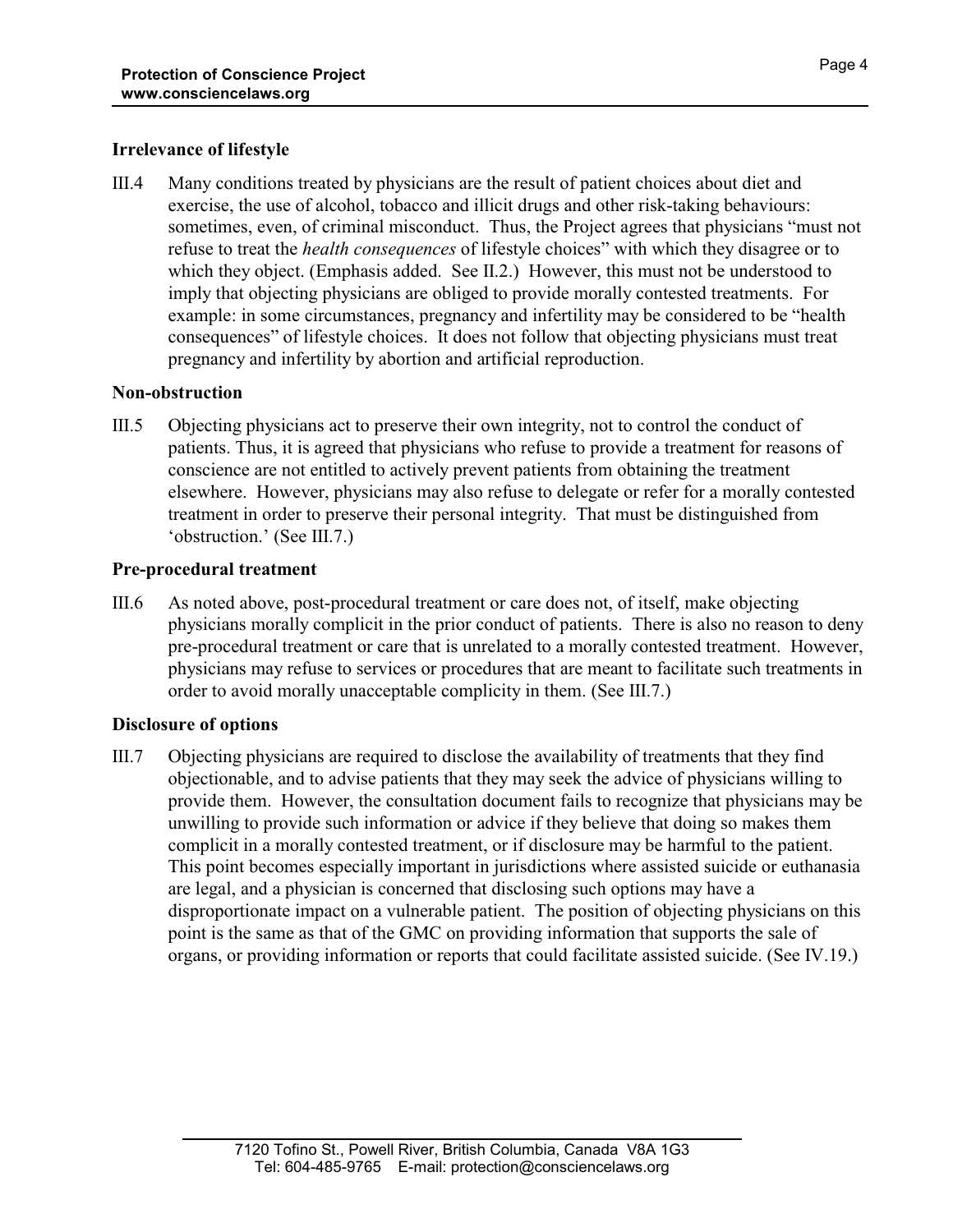# **IV. Points of disagreement**

**Specious claims of discrimination**

- **IV.1 The draft claims that physicians are obliged to provide or facilitate 'gender reassignment,' and that they cannot refuse contraceptives to unmarried women if they provide contraceptives to married women. The basis for both claims is that only "a particular group of patients" seek 'gender reassignment,' that "unmarried women" constitute another "particular group," and that conscientious objection is prohibited because objections in these cases are to "particular groups" of patients, not to morally contested treatments.**
- IV.2 The GMC admits that current British statutes regulating abortion and artificial reproduction prevent it from directly prohibiting conscientious objection to such procedures. Nonetheless, the GMC's legal reasoning seems to preclude conscientious objection to both. Only women a "particular group of patients" - request abortion. Again, only women with multifetal pregnancies - another "particular group" - request selective reduction. <sup>6</sup> Only a "particular group" - those unable to conceive naturally - seek artificial reproduction.
- IV.3 At the very least, the GMC's reasoning with respect to contraception leads to the conclusion that *selective* conscientious objection to abortion is not permitted. Women over 14 weeks pregnant - just like "unmarried women" - form a "particular group." It would seem, then, that the GMC considers physicians are guilty of unfair discrimination if they provide abortions only for women who are less than 14 weeks pregnant. Of course, the same could be said of physicians willing to provide abortions in the second trimester, but not in the third. $7$
- IV.4 Similarly, it appears that at least *selective* conscientious objection to artificial reproduction will be forbidden. Applying the GMC's logic, a physician who provides or facilitates artificial reproductive services for infertile couples would be forced to provide the same services for everyone, including, for example, a man who has had sex change surgery who wishes to use sperm frozen before surgery to conceive a child, so that he can be both father and mother.<sup>8</sup> It is disingenuous to pretend that there is any moral or ethical consensus on many of the issues involved with artificial reproduction, $\degree$  and unacceptable for the GMC to use its disciplinary powers to impose its moral views under the pretence that there is.
- IV.5 If the GMC is concerned about access to abortion, contraception and artificial reproduction, the draft consultation document is likely to reduce access, not increase it. If physicians who provide earlier abortions are forbidden from 'discriminating' against women who are further along, those with moral qualms about later procedures may prudently refrain from developing the skills needed for them,<sup>10</sup> or give up abortion practice altogether. Similarly, physicians willing to provide artificial reproductive services or contraceptives in some circumstances but not in others may cease providing the services altogether in order to avoid being forced to cooperate in what they believe to be wrong.
- IV.6 The conflict between the GMC position and the statutory protection of conscience provisions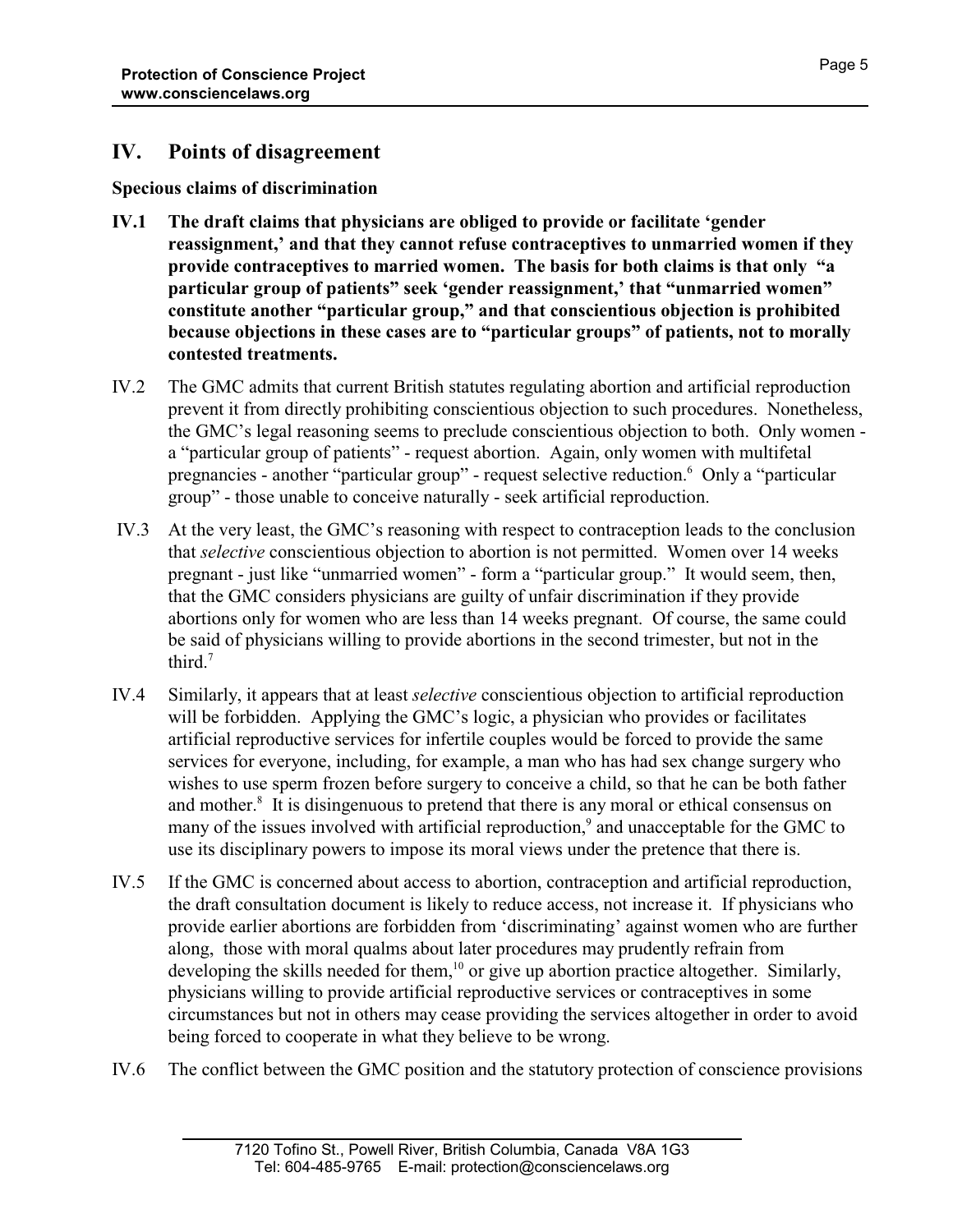pertaining to abortion and artificial reproduction complicate evaluation of the draft document. However, this complication does not arise in the case of other legal but morally contested treatments sought by "particular groups."

- IV.7 Apotemnophiliacs, for example, request the amputation of healthy limbs. In 1999, the GMC and professional bodies approved single leg amputations on two apotemnophiliacs at the Falkirk & District Royal Infirmary in Scotland.<sup>11</sup> If one follows the reasoning of the draft consultation document, all physicians must be willing to provide or facilitate amputations of healthy limbs because refusal to do so would amount to discrimination against a "particular group of patients."
- IV.8 Only severely disabled children are candidates for "Ashley's treatment" surgical and pharmaceutical interventions to stunt their growth and development.<sup>12</sup> Again, the rationale offered by the document indicates that refusal to provide or facilitate such treatments 'discriminates' against this "particular group of patients,"so that conscientious objection should be prohibited in such circumstances.
- IV.9 One could, of course, go further. Only males seek ritual male circumcision. Only conjoined twins are candidates for separative surgery.<sup>13</sup> Only self-mutilators are likely to ask that knives and other implements be provided as part of their care plans.<sup>14</sup> Only certain "particular groups" might seek prescription medication to help them conform to religious teachings about sex.<sup>15</sup> All of these are morally contested treatments, but, since they are sought by "particular groups of patients," it would seem that all must be provided or facilitated by physicians, since refusal to do so would be 'discriminatory.'
- IV.10 This demonstrates the first problem with the GMC's reasoning. "Particular group" is so elastic a notion that it can be applied to innumerable sub-groups of patients or stretched to include all of them as a subset of the population: "those seeking the service of a physician." The term is useful for fabricating specious claims of illicit discrimination, but for this very reason it fails to provide an acceptable standard by which to evaluate the conduct of objecting physicians.
- IV.11 Certainly, it would be improper for a physician to refuse to provide services or treatment to patients because of his race, ethnic origin, religious beliefs, etc. But conscientious objectors are concerned to avoid moral complicity in wrongdoing, not with the sex, marital status or "group status" of the patient. Objections, if they arise, are to abortion, even though only women can have abortions: to premarital sex, even though only unmarried persons can have premarital sex: to the amputation of healthy body parts, even though only apotemnophiliacs request such surgery.
- IV.12 Further, personal characteristics may be relevant to moral judgement. For example: a 20 year old man may not be faulted morally or legally for having sexual intercourse, and a friend may have no objection to making his apartment available for that purpose. However, the friend might well refuse the favour if the prospective bedmate were a nine year old girl rather than a nineteen year old woman, or if the would-be Lothario were cheating on his wife. Age and marital status may both be important factors in the friend's moral evaluation of the act and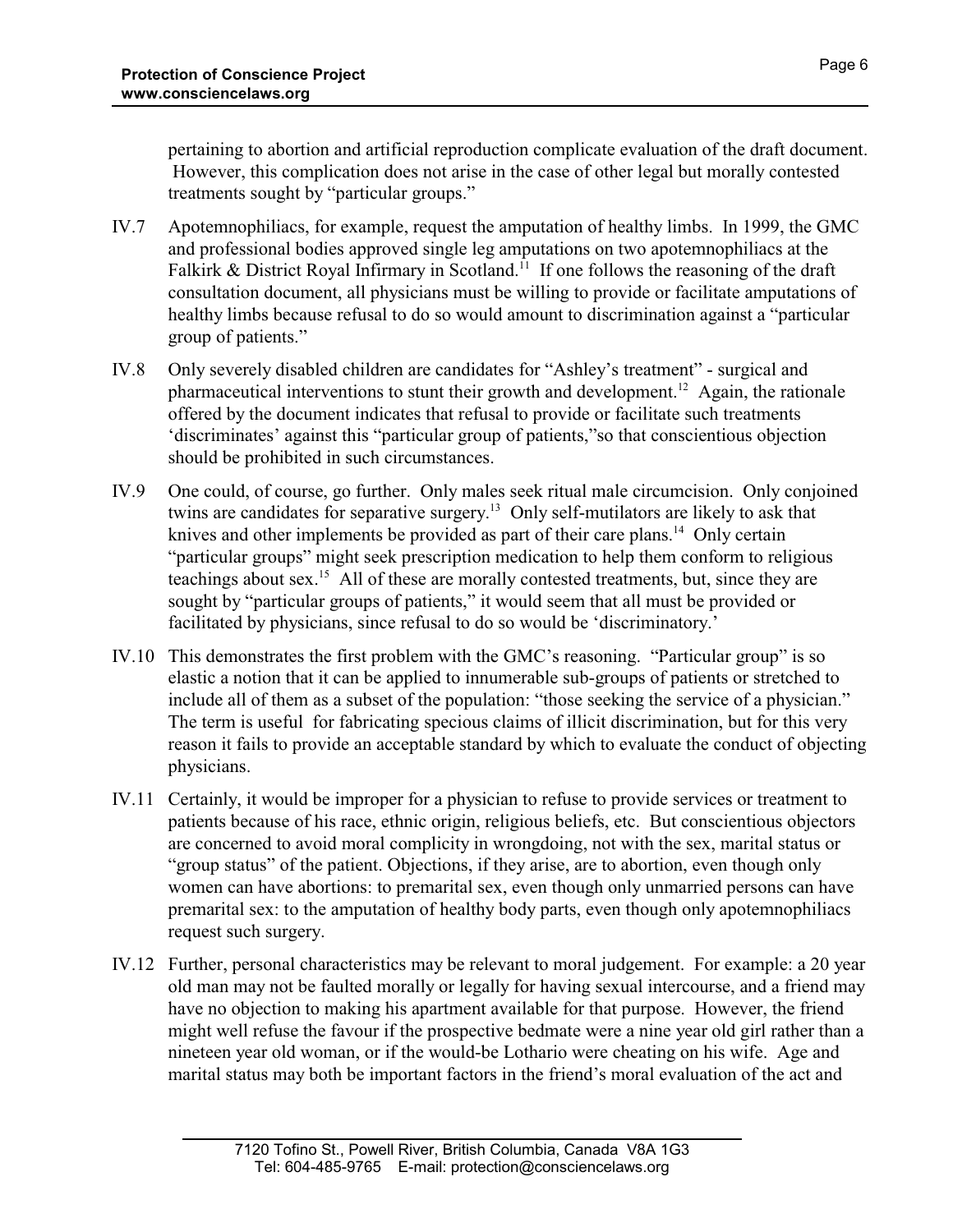his decision to avoid complicity in it, even though age and marital status are "personal characteristics."

 IV.13 Objecting physicians should not be threatened with discipline for exercising this kind of rationally comprehensive moral reasoning. It is absurd and profoundly offensive to assert that physicians who refuse to be complicit in adultery, premarital sex, the mutilation or amputation of healthy body parts or the killing of human embryos or fetuses are acting like bigots.

# **Mandatory referral and delegation**

- **IV.14 The draft insists that physicians who object to a treatment may decline to provide it themselves, but must provide the patient with "enough information" to arrange to see a non-objecting colleague who will provide it, and, if need be, assist the patient in making arrangements to have it provided by another physician.**
- IV.15 The reasoning of the draft consultation document is based on unstated faith-assumptions of the GMC about moral complicity and culpability. The Council appears to believe that someone who merely *arranges* for an act is absolved of moral responsibility, because only someone who actually *does* an act is morally responsible for it. Alternatively, the GMC may admit that some moral responsibility is incurred by referral or by otherwise facilitating a procedure, but that the degree of responsibility is sufficiently diminished in such cases that it is of no real significance.
- IV.16 Many physicians are willing to refer for morally contested treatments because their evaluation of moral complicity is *consistent* with that of the GMC. The draft document fails to recognize that reasonable physicians who work from *different* moral premises reach different moral conclusions about moral complicity. Many people recognize the principle of vicarious moral responsibility, by which an accomplice or facilitator can be held responsible for acts done by someone else.
- IV.17 The GMC can find the simplest illustration of this in provisions of criminal law concerning parties to offences and accessories after the fact, by which one may be convicted for indirect facilitation of criminal offences. The Medical Defence Union cautioned physicians about this in advice offered late last year.<sup>16</sup>
- IV.18 The draft document fails to consider evidence taken in 2004 and 2005 by the British House of Lords Select Committee on Assisted Dying for the Terminally Ill, and the conclusions of the Committee concerning a bill to legalize euthanasia. The bill, in its original form, included a requirement that objecting physicians refer patients for euthanasia. Numerous submissions protested this provision because it made objecting physicians a moral party to the procedure,<sup>17</sup> and the Joint Committee on Human Rights concluded that the demand was probably a violation of the European Convention on Human Rights.<sup>18</sup> The bill's sponsor, Lord Joffe, promised to delete the provision in his next draft of the bill.<sup>19</sup>
- IV.19 The GMC also appears to be unfamiliar with the moral reasoning of those concerned about the complicity of health care workers through even indirect participation in torture and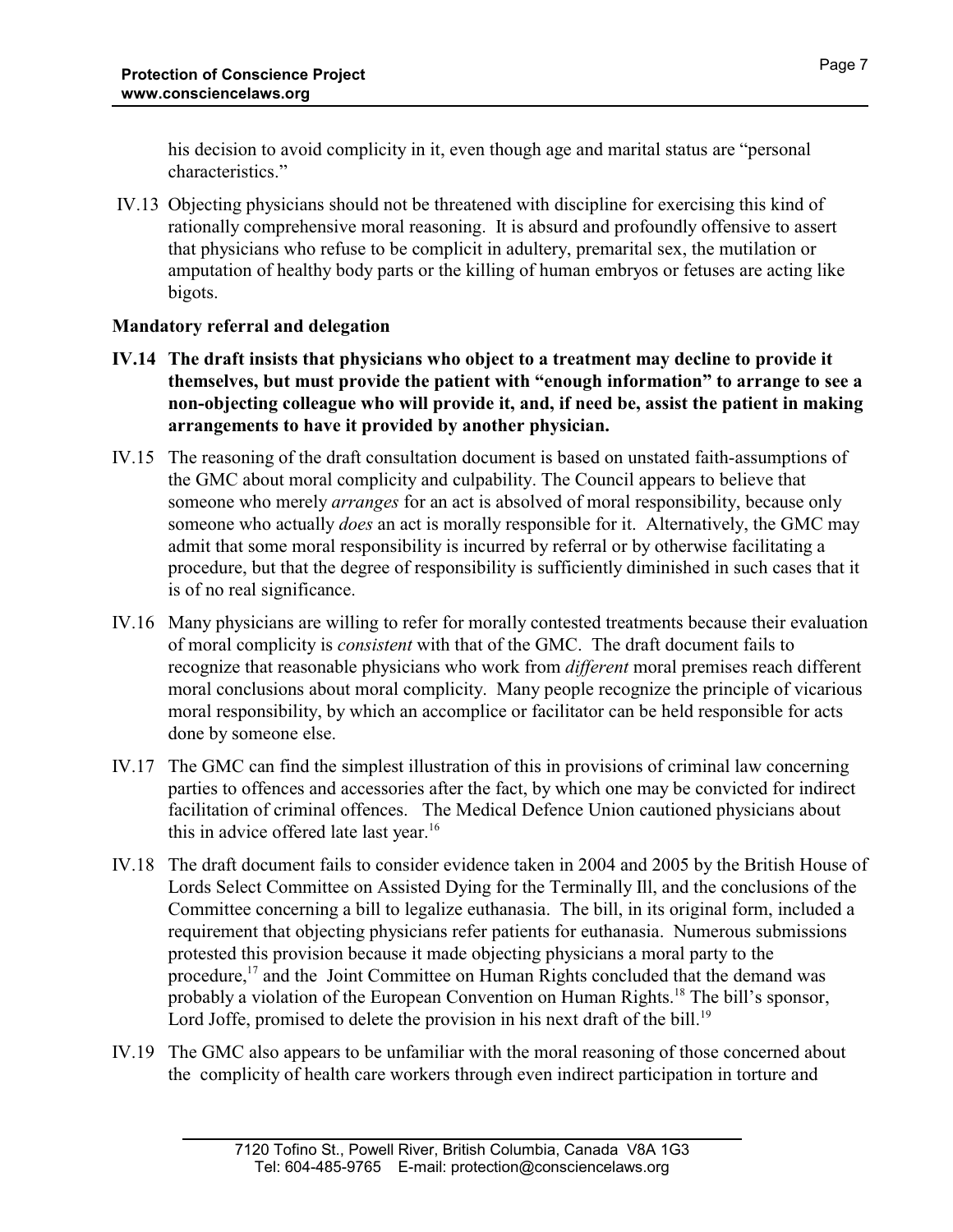abusive interrogations. The World Medical Association (WMA) *Declaration of Tokyo* states that physicians are "ethically prohibited from conducting *any evaluation*, or *providing information or treatment*, that *may facilitate* the future or further conduct of torture."<sup>20</sup> (Emphasis added.) More recently, the WMA has emphasized that physicians "are prohibited from participating or *even being present*" during torture or other inhuman or degrading procedures.<sup>21</sup> The Lancet, among others, has asked, "How complicit are doctors in the abuse of detainees?" $2^{2}$  and other journal articles have explored the answer with some anxiety.<sup>23</sup>

- IV.20 Where capital punishment is legal, physicians may be expected by the state or others to participate in executions, especially those performed by means of lethal injection. The World Medical Association states that physicians must not "participate in capital punishment in any way, or during any step of the execution process," including planning and instruction.<sup>24</sup> The American Medical Association (AMA) forbids physician participation in executions, defining "participation" to include the same kind of actions that would be involved in referral or delegation.<sup>25</sup> The model provided by the AMA policy on physician involvement in execution and torture indicates that, in principle, it is not unreasonable for physicians to refuse to refer patients for procedures to which they object for reasons of conscience, on the grounds that referral would make them complicit in a wrongful act.
- IV.21 The point here, of course, is not that capital punishment or torture are morally equivalent to morally contested treatments. The point is that, when professional associations are convinced that an act is seriously wrong - even if it is legal - one finds them willing to refuse all forms of direct and indirect participation in order to avoid moral complicity in the act. The GMC acted on this principle when it disciplined a physician who provided information about the sale of organs but did not actually engage in the practice.<sup>26</sup> It has also applied this principle in recent draft guidance on assisted suicide.<sup>27</sup> Conscientious objectors who refuse to refer or delegate for morally contested treatments act on the same principle, and it would be hypocritical if the GMC were to discipline them for doing so.
- IV.22 Moreover, the principle that conscientious objectors ought to be forced to refer a patient would, logically, apply to *all* morally contested treatments. The GMC has already set a precedent by its approval of the amputation of healthy limbs (See IV.6), which is logically consistent with its support for sex-change surgery (See IV.1). Nonetheless, many physicians do not share the GMC's ethical evaluation of such surgery. Before compelling them to provide, refer or delegate for such procedures, the GMC should at least demonstrate the superiority of its own moral beliefs and justify why those who find them unsatisfactory should be made to conform to them, or be struck from the medical register.
- IV.23 Referral is often erroneously explained as "striking a balance" between the interests of the physician and those of the patient. However, in cases of conscientious objection their interests cannot be balanced because they are not commensurable; they concern fundamentally different goods. A patient has an interest in obtaining a particular product or service, but the physician has an interest in maintaining his personal integrity. With sufficient imagination and political will one may find a way to accommodate the interests of both, but no 'balance' is achieved by subordinating one to the other.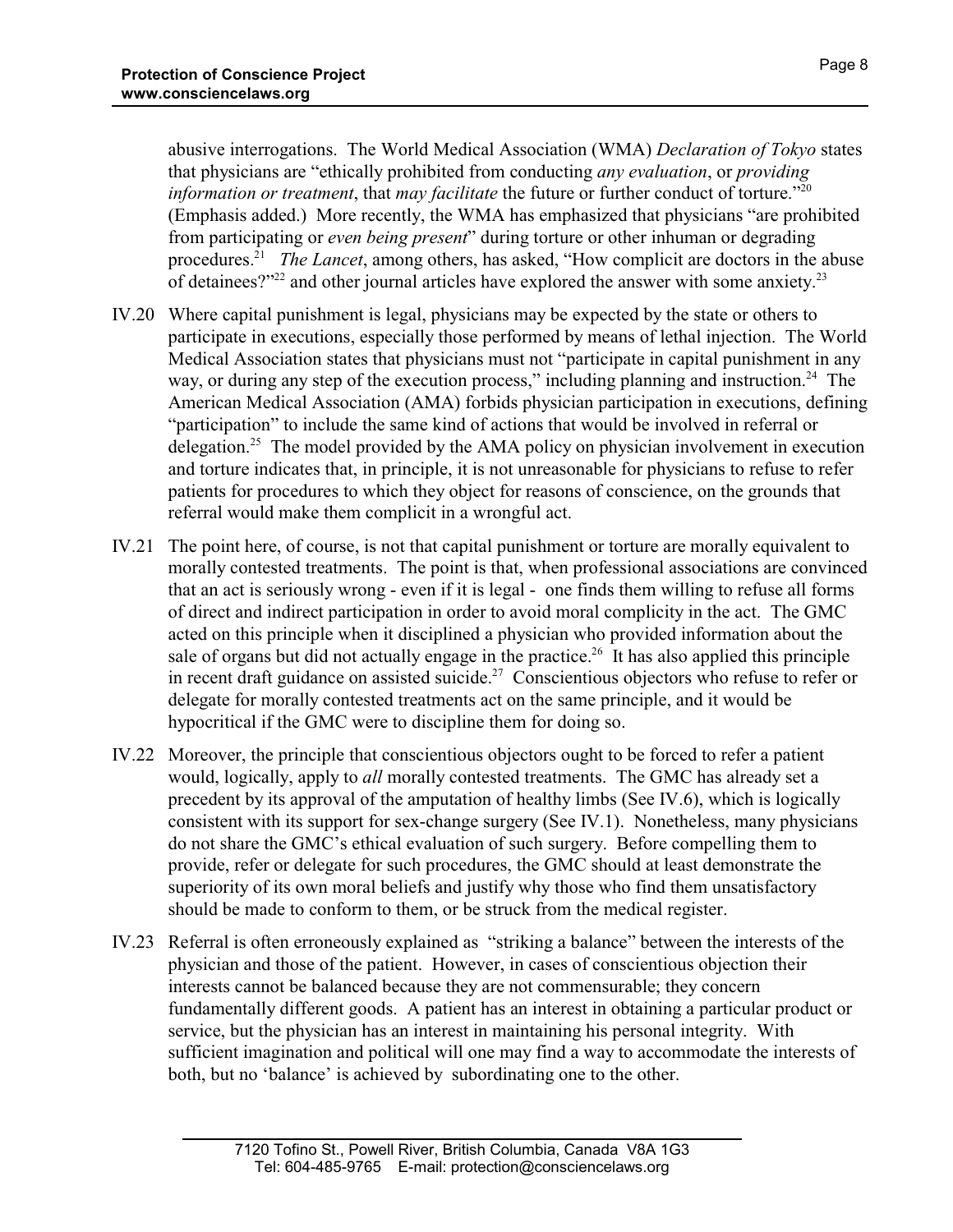#### **Physicians must set aside personal beliefs**

- **IV.24 It is the expectation of the General Medical Council that physicians will "set aside their personal beliefs" if those beliefs effectively deny patients "access to appropriate medical treatment or services" or cause "distress" to patients.**
- IV.25 Beliefs may be "personal," in the sense that one personally accepts them, but this does not make them parochial, insignificant or erroneous. Christian, Jewish and Muslim beliefs, for example, are shared by hundreds of millions of people. They "personally" adhere to their beliefs just as non-religious believers "personally" adhere to non-religious beliefs. In neither case does the fact of this "personal" commitment provide grounds to set beliefs aside. Thus, the reference to "personal" beliefs seems to have not other purpose than to belittle the beliefs of objecting physicians.
- IV.26 The draft asserts almost at the outset that physicians may practise according to their beliefs only if they do not thereby deny patients "access to appropriate *medical* treatment or services," (emphasis added). The presumption that the contentious treatments are *medical* treatments may reflect the bias of the GMC. It is prejudicial because it effectively decides a key issue in advance. It is also unnecessary for the purposes of the draft, which does not subsequently describe contentious treatments as *medical*. (See I.5.)
- IV.27 For the reasons stated in III.2, that a patient is "distressed" is not necessarily evidence of professional misconduct.
- IV.28 The expectation that physicians will "set aside their personal beliefs" may reflect the view that, as professionals, physicians should be willing to subordinate their personal interest and comforts to those of their patients: that self-sacrifice is an important aspect of professionalism.<sup>28</sup> However, self-sacrifice has never been understood to include the sacrifice of one's integrity. To abandon one's moral or ethical convictions in order to provide services demanded by others is prostitution, not professionalism.<sup>29</sup>
- IV.29 The GMC's expectation that physicians will "set aside their personal beliefs" actually requires more than that. One cannot simply "set aside" beliefs and operate in a moral vacuum. Thus, the draft document requires not only that physicians give up moral or ethical standards they believe to be true, but that they adopt standards approved by the GMC, even if they believe them to be false. What is expected is religious, moral or ethical *conversion*. The draft document signals the intention of the GMC to prosecute those who refuse to convert to the religious, moral or ethical systems it approves.
- IV.30 Alternatively, the GMC may be content to allow physicians to believe what they wish, so long as they outwardly conform to its expectations by acting as if their beliefs do not exist. Rather than pursuing a policy of forced conversion, the GMC may simply be resurrecting the *Test Act* in modern professional dress: requiring physicians to agree to do what they believe to be gravely wrong as a condition for practising medicine in the United Kingdom.<sup>30</sup>
- IV.31 In either case, it would be unfair to impose on physicians long-discredited policies of forced conversion and exclusion that would be plainly unacceptable to other professions and to the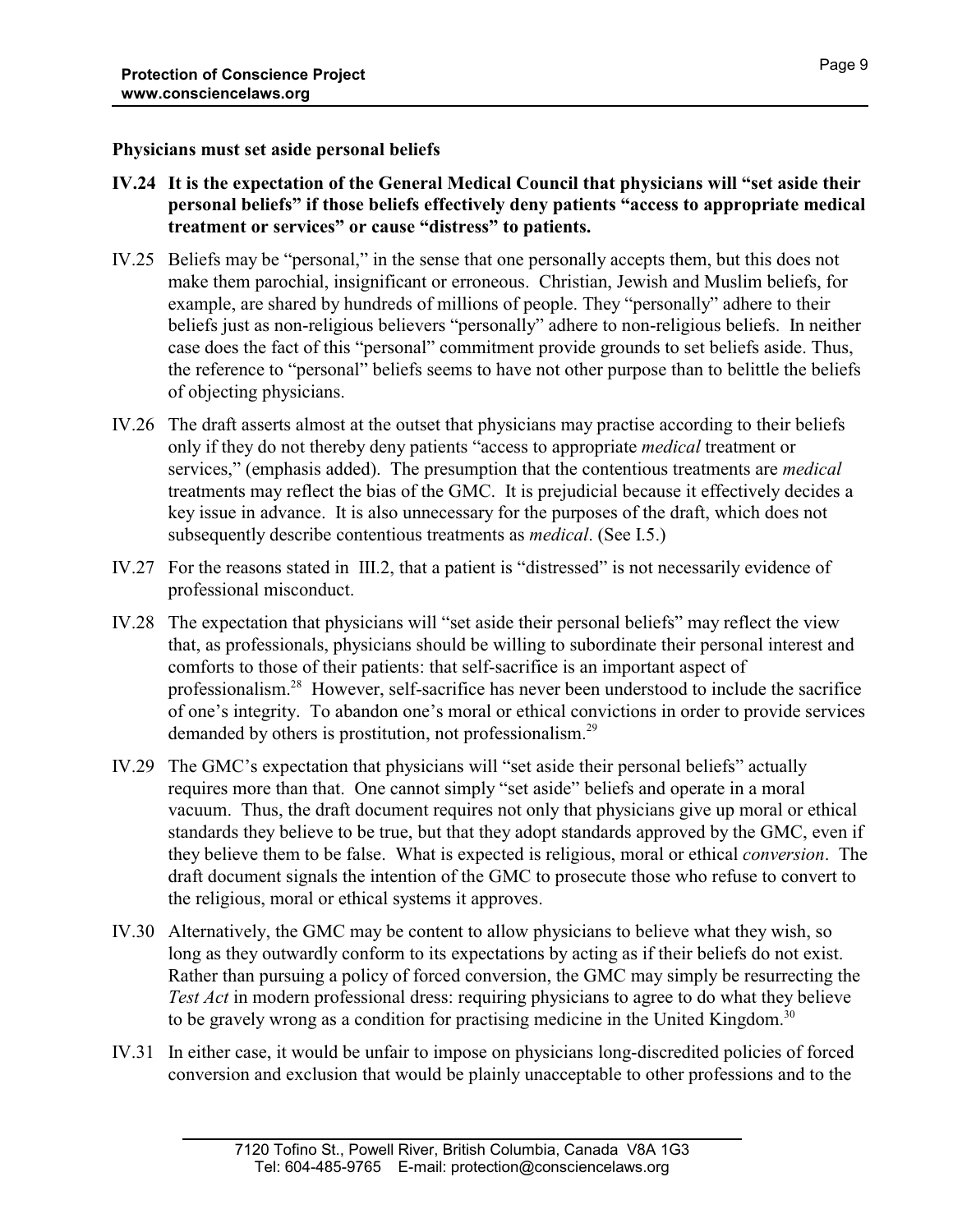- IV.32 It may be argued that freedom of conscience is not unlimited, and that the limits the GMC seeks to impose are reasonable. However, nothing in the draft document indicates that the GMC has actually considered the nature or importance of personal integrity and freedom of conscience, or that it has carefully investigated the issues relevant to establishing a rational and principled approach to limiting fundamental freedoms.
- IV.33 Freedom of conscience can be exercised in two different but complementary ways; one may pursue an apparent good, or one may avoid an apparent evil. The decision to pursue an apparent good can be called the exercise of *perfective* freedom of conscience because it is potentially perfective of the human person. A decision to avoid an apparent evil can be described as an exercise of *preservative* freedom of conscience.
- IV.34 The distinction between preservative and perfective freedom of conscience is critical. Preservative freedom of conscience is more fundamental than perfective freedom of conscience because the latter depends upon the preservation of moral character ensured by the former. By its nature, perfective freedom of conscience demands much more of society than preservative freedom of conscience.
- IV.35 Limiting perfective freedom of conscience prevents people from doing the good that they wish to do, and may (if no alternatives are available) prevent them from perfecting themselves, fulfilling their personal aspirations or achieving some social goals. This may do them some wrong, but, if it does them some wrong, it does not necessarily do them an injury.
- IV.36 In contrast, to force people to do something they believe to be wrong is always an assault on their personal dignity and essential humanity, even if they are objectively in error; it is always harmful to the individual, and it always has negative implications for society. It is a policy fundamentally opposed to civic friendship, which grounds and sustains political community and provides the strongest motive for justice. It is inconsistent with the best traditions and aspirations of liberal democracy, since it instills attitudes more suited to totalitarian regimes than to the demands of responsible freedom. By demanding the submission of intellect, will and conscience it reduces the person to a form of servitude that cannot be reconciled with principles of equality.<sup>31</sup>

# **V. Recommendations**

# **Terminology**

- V.1 The guideline should
	- a) use consistent terminology by referring only to *beliefs*;
	- b) refrain from describing the beliefs of objecting physicians as *personal*, or from describing them in other irrelevant or prejudicial terms;
	- c) acknowledge and explain the distinction made by ethical and religious traditions between care and treatment;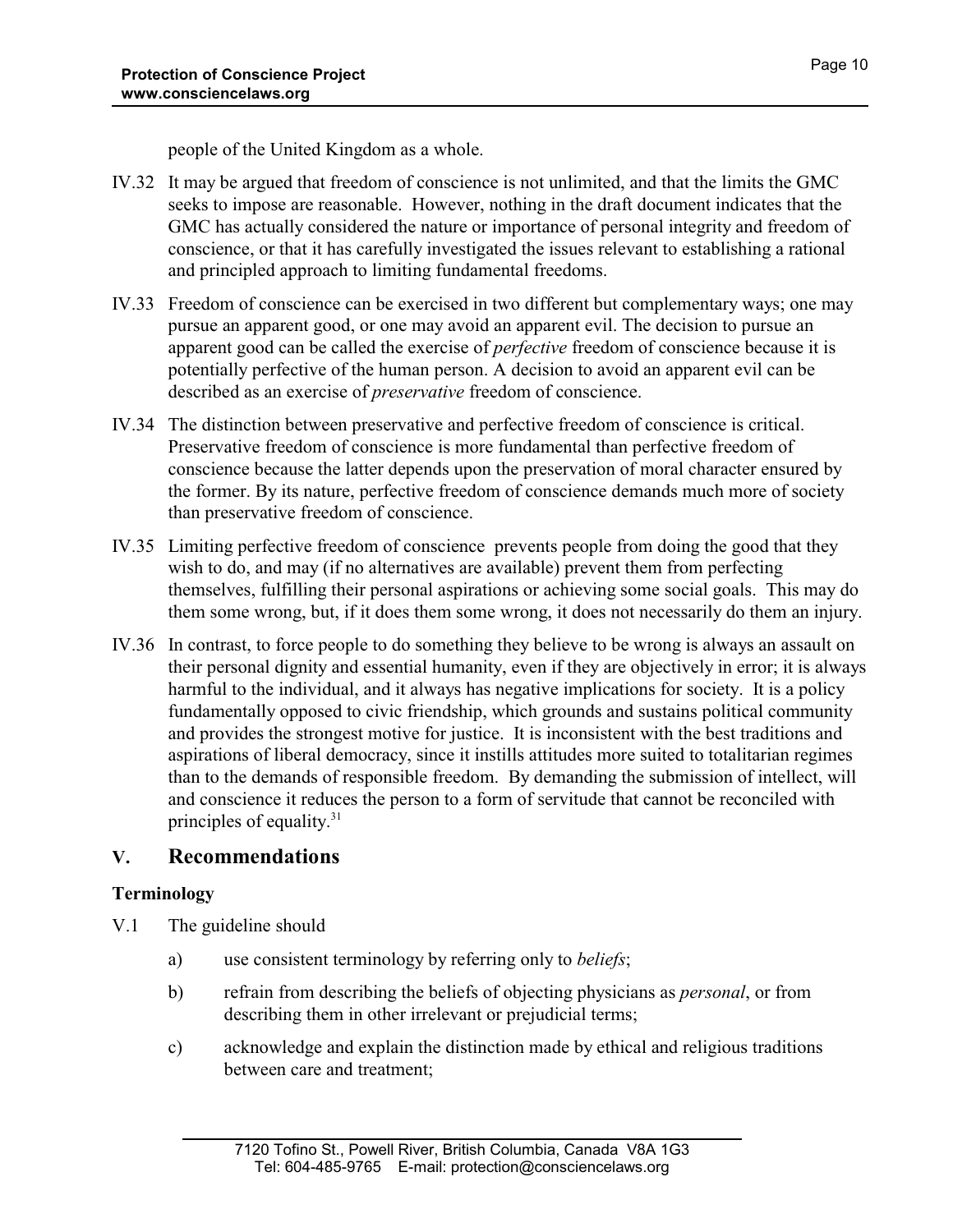d) describe morally contested treatments simply as treatments or services rather than medical treatments or services.

# **Notice**

V.2 The guideline should clarify that the expectation that advance notice should be given of objections to morally contested procedures does not mean that physicians are expected to anticipate every conceivable situation in which such an objection might arise.

# **Discussion of beliefs**

V.3 The guideline should

- a) clarify that physicians will not be disciplined for reasonably complying with their obligation to disclose their objections and for conversation with a patient that naturally follows from the disclosure;
- b) acknowledge that patient resentment of or anger at physician beliefs does not afford grounds for discipline;
- c) acknowledge that the emotional reaction of a patient to the required disclosure of physician objections is not necessarily evidence of professional misconduct.

# **Unfair discrimination**

V.4 The guideline should clarify what standards the GMC will apply when considering allegations that a physician has "unfairly" discriminated against a patient.

# **"Health consequences"**

V.5 The guideline should clarify that the obligation to treat the health consequences of patient conduct does not imply an obligation to provide morally contested treatments.

# **Preservation of personal integrity**

V.6 The guideline should distinguish between attempts to control patient conduct by obstruction of morally contested treatment and attempts to maintain personal integrity by refusing to facilitate such treatments by referral, delegation, or preparation.

#### **Presentation of options**

V.7 The guideline should acknowledge that physicians will not be disciplined simply for failing to provide information or advice that they believe will harm the patient or make them complicit in a morally contested treatment.

# **"Particular group"**

- V.8 The guideline should make clear that physicians
	- a) may decline to provide services or treatments that they believe make them complicit in wrongful acts, but
	- b) may not decline to provide services or treatments because of personal characteristics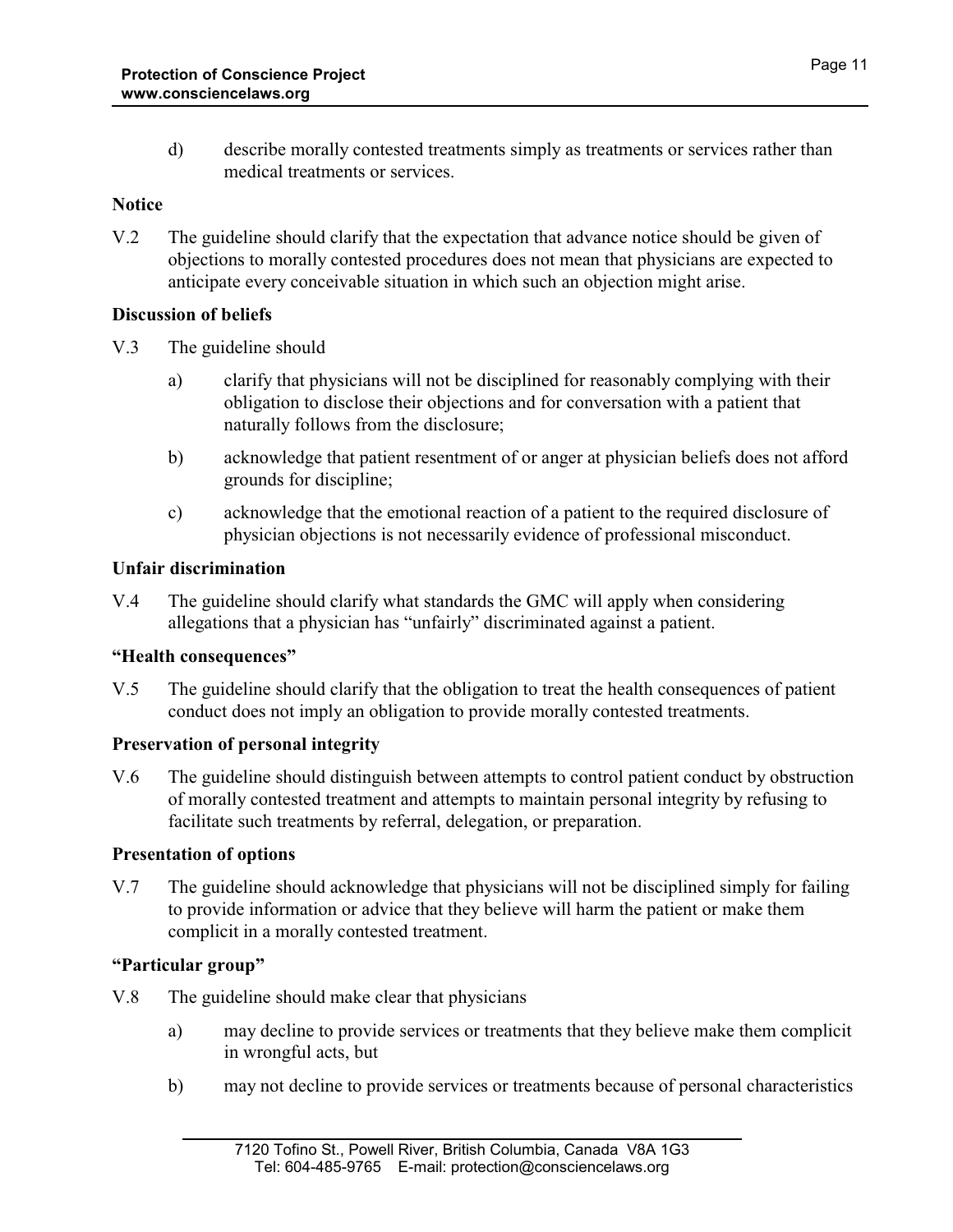of a patient unrelated to moral or ethical evaluation of the consequences of the services or treatments.

V.9 The guideline should not base ethical evaluation of physician conduct upon the alleged group status of a patient.

# **Referral and delegation**

- V.10 The guideline may recommend
	- a) that objecting physicians consider referral and delegation for morally contested treatments as a means of accommodating patient requests while maintaining their personal integrity, and
	- b) if referral or delegation is not acceptable, that objecting physicians be prepared to explain the moral or ethical reasoning for their judgement.
- V.11 The guideline should not demand that objecting physicians refer patients or otherwise facilitated morally contested treatments.

# **"Personal integrity"**

- V.12 The guideline should be revised to eliminate any suggestion that
	- a) physicians should be forced to adopt beliefs that they find objectionable; or
	- b) physicians ought to do what they believe to be wrong.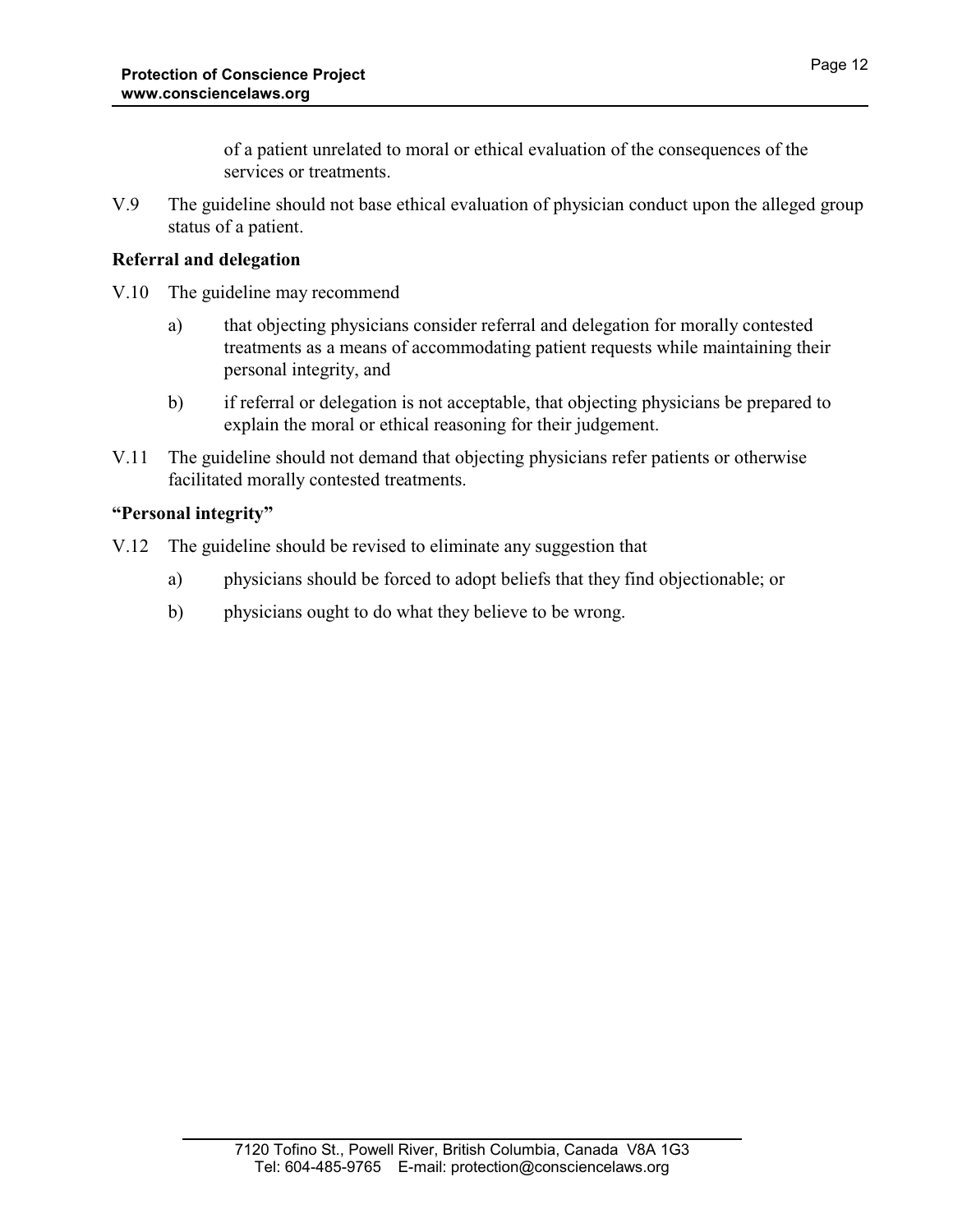# **Notes**

1. General Medical Council, *Personal beliefs and medical practice: A draft for consultation* (18 April-13 June, 2012)

(http://www.gmc-uk.org/Draft\_explanatory\_guidance\_\_\_Personal\_beliefs.pdf\_48499491.pdf) Accessed 2012-05-17

2. The situation would be otherwise if the physician were to affirm the conduct of the patient, but this is not something one would expect an objecting physician to do, and simply providing post-procedural treatment or care does not necessarily imply such an affirmation.

3. The draft quotes a passage in *Good Medical Practice* that refers to "psychological, spiritual, religious, social and cultural factors" that are relevant to patient care and treatment.

# 4. *Good Medical Practice* 52.

# 5. *Good Medical Practice* 52.

6. MacNair, Trisha, "Selective Reduction in Pregnancy." *BBC Health*, June, 2008 (http://www.bbc.co.uk/health/physical\_health/pregnancy/pregnancy\_reduction.shtml) Accessed 2012-05-02. In 2002 at the Royal Victoria Infirmary in Newcastle it was suggested that a twin with a serious heart defect should be aborted in the  $35<sup>th</sup>$  week of pregnancy. The suggestion was highly controversial and one physician threatened to commence legal action against the medical director of the hospital if the abortion proceeded. Rogers, L., "Doctors revolt over last-minute abortion of twin," *The Sunday Times*, 10 November, 2002. Also reported in *British Nursing News on Line*, 10 November, 2002 (Accessed 2006-06-13) GLADonline, 18 November, 2002. (http://purplyjoey.proboards.com/index.cgi?board=talk&action=display&thread=29) Accessed 2012-05-02

7. Most physicians in the United Kingdom do not provide abortions after 12 to 14 weeks gestation, and seem uninterested in developing the skills to do so. [Quinn, Ben and Boseley, Sarah, "Anti-abortion climate 'will deter new generation of doctors': British Pregnancy Advisory Service attacks politicisation of abortion and warns of impact on future healthcare." *The Guardian*, 1 April 2012 (http://www.guardian.co.uk/world/2012/apr/01/abortion-health) Accessed 2012-04-02.] The reluctance of Scots physicians to provide abortions after 15 weeks gestation has resulted in women travelling to England for the procedure. [Templeton, Sarah Kate, "Private firm plans Scottish abortion clinic." *The Sunday Herald*, 19 January, 2003. (http://www.highbeam.com/doc/1P2-9994164.html) Accessed 2012-06-03).] Abortion had been legal in Britain for over a generation when a third of junior doctors were reported to be conscientious objectors to the procedure. [Saunders, Peter, "Conscientious Objection to Abortion." *Triple Helix*, Winter, 2001.

(http://www.consciencelaws.org/Examining-Conscience-Background/Abortion/BackAbortion36. html#001 Saunders 99)] The shortage of British physicians willing to provide abortions after 12 to 14 weeks is not an isolated phenomenon associated to domestic political issues.. On the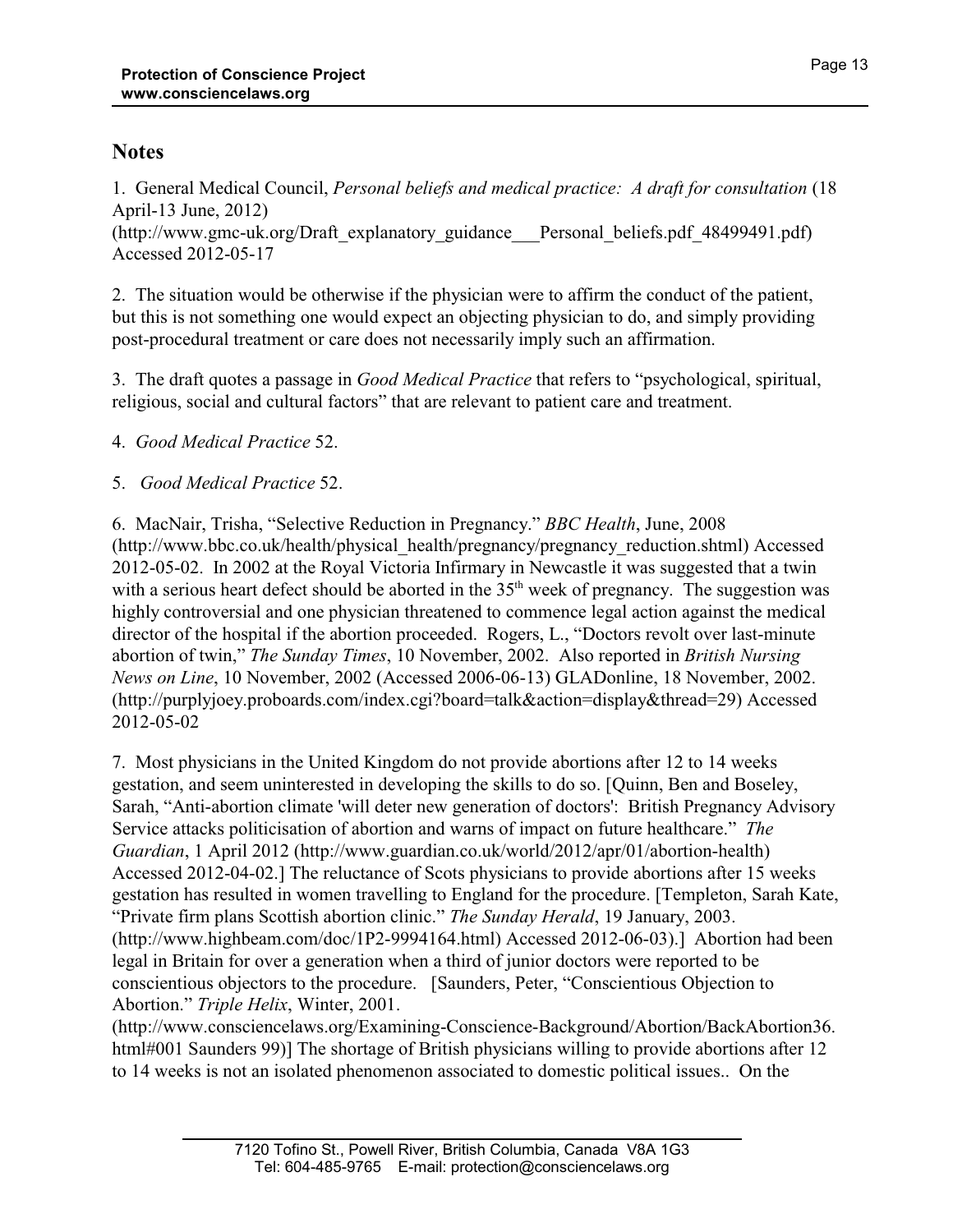contrary: it appears to be part of a world-wide pattern: "French Doctors Rethinking Abortions in Face of New Law: At One Hospital, Physicians Quit en Masse." *Zenit,* 7 November, 2001. (http://www.zenit.org/article-2852?l=english) Accessed 2012-06-03; "Doctors under pressure as abortion demand goes up." Than Nien News, 15 March, 2010

(http://www.thanhniennews.com/2010/Pages/Doctors-under-pressure-as-abortion-demand-goes-u p.aspx) Accessed 2010-05-21; "Quebec hopes to offer late-term abortions." *CBC News*, 10 September, 2004.

(http://www.cbc.ca/news/canada/story/2004/09/10/abortions\_lateterm040910.html) Accessed 2012-06-03; "Royal College calls for conscience decision on second trimester abortions." *Radio New Zealand*,11 March, 2006

(http://www.radionz.co.nz/news/bulletins/radionz/200603110838/2911d527) Accessed 2006-03- 11; Ward, Harvey, *Are State Doctors in the Western Cape willing to implement the Choice of Termination of Pregnancy Act of 1996? An opinion survey conducted in the Western Cape in November 1997*. In fulfillment for the requirements of the FCOG (S.A.) part 2.

(http://www.consciencelaws.org\Examining-Conscience-Background\Abortion\BackAbortion15. html); Marek, Marla J., "Nurses' Attitudes Toward Pregnancy Termination in the Labor and Delivery Setting." JOGNN, 33, 472-479; 2004.

8. Oldham, Jeanett, "'I want to be father and mother.'" *The Scotsman*, 10 December, 2001 (http://news.scotsman.com/index.cfm?id=1631152001 ) Accessed 2012-05-25

9. For example, there is substantial disagreement about the wisdom of providing artificial reproductive services for single people and same-sex couples. See Somerville, Margaret, "Dispossessed and forgotten: the new class of genetic orphans. *Mercatornet*, 18 September, 2007

(http://www.mercatornet.com/articles/view/dispossessed\_and\_forgotten\_the\_new\_class\_of\_gene tic orphans) Accessed 2012-05-25; "Focus on Same Sex Marriage: The Case Against." *Mercatornet*, 28 July, 2011.

(http://www.mercatornet.com/articles/view/the\_case\_against\_same-sex\_marriage) Accessed 2012-05-25

10. Assuming, of course, that the GMC will not require that anyone who provides abortions at all is obliged to acquire and maintain the skills necessary to provide third trimester abortions.

11. Ramsay, Sarah, "Controversy over UK surgeon who amputated healthy limbs". *The Lancet*, Volume 355, Number 9202, 05 February 2000.

(http://www.thelancet.com/journals/lancet/article/PIIS0140-6736(00)82030-9/fulltext). Accessed 2012-06-03.

12. Pilkington, Ed and McVeigh, Karen, "'Ashley treatment' on the rise amid concerns from disability rights groups: Controversial medical procedure to limit growth of severely disabled children is being increasingly used, Guardian learns." *The Guardian*, 15 March 2012 (http://www.guardian.co.uk/society/2012/mar/15/ashley-treatment-rise-amid-concerns) Accessed 2012-03-16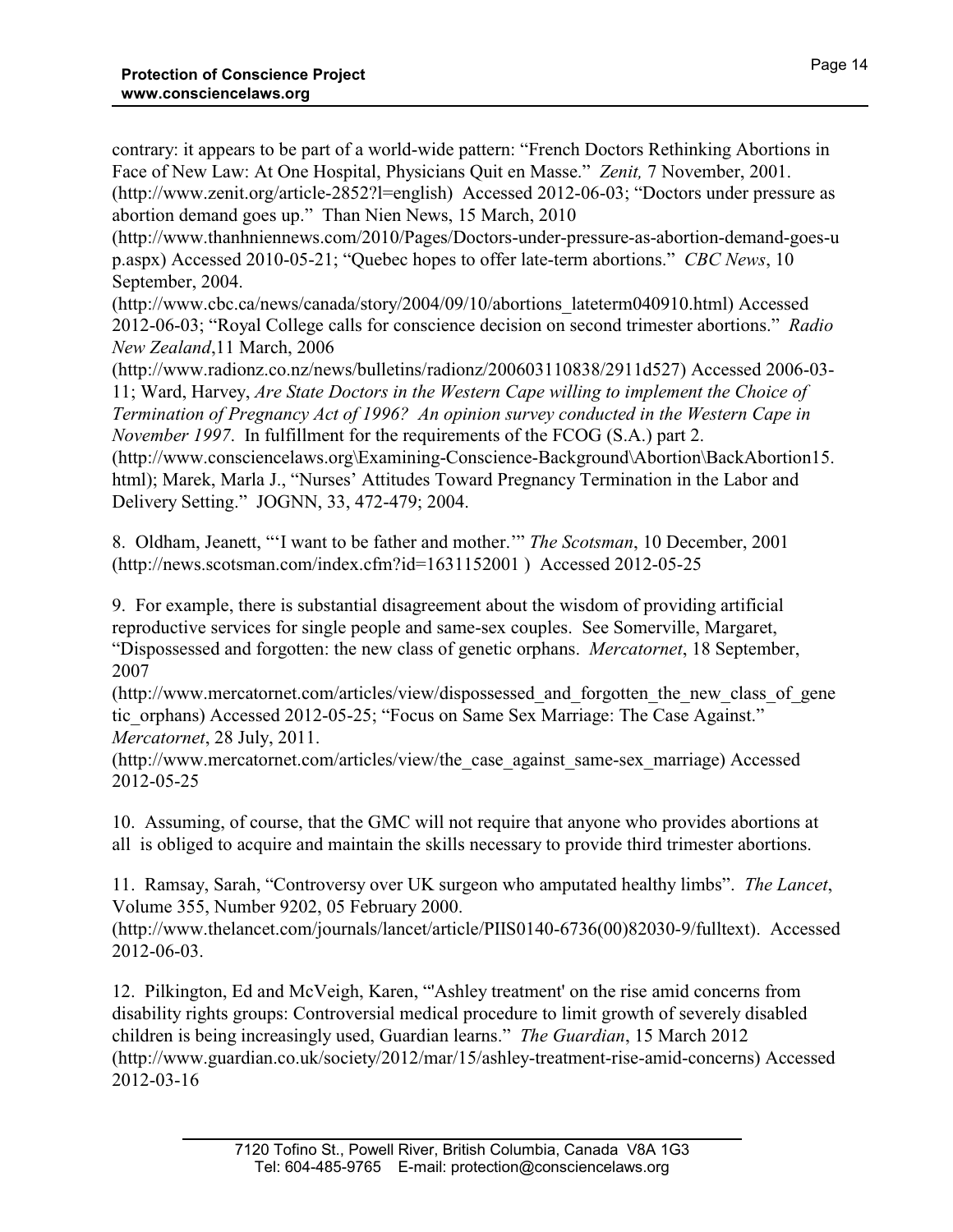13. Boseley, Sarah, "Law decided fate of Mary and Jodie." *The Guardian*, 5 February 2002 (http://www.guardian.co.uk/uk/2002/feb/05/sarahboseley ) Accessed 2012-05-02

14. Citing the precedent of 'harm reduction' by providing syringes to drug addicts, some members of the Royal College of Nursing have argued that patients who mutilate themselves by burning or cutting should be allowed to keep their 'tools' with them in hospital. They claim that this helps patients deal with mental trauma and actually reduces suicidal ideation. St. George's mental health hospital in Staffordshire provided cleaning equipment for blades and similar 'tools' in a pilot project, and has suggested that this should be included in a patient care plan. Triggle, Nick, "Nurses back supervised self-harm: Nurses want to be allowed to let patients who self-harm continue to do so in a safe environment in hospitals." *BBC News*, 25 April, 2006 (http://news.bbc.co.uk/2/hi/health/4942834.stm) Accessed 2012-05-02

15. *Haaretz* reports that psychiatric drugs are being prescribed to members of the ultra-orthodox Jewish Haredi community to suppress sexual urges and help them to conform to religious prohibitions against masturbation, homosexual conduct and frequent sexual relations. A posting on the Practical Ethics blog of Oxford University asks whether or not psychiatrists may, for reasons of conscience, refuse to prescribe drugs for this reason. The writer, quoting Julian Salvulescu, reasons "a psychiatrist has no ground for conscientious objection and should provide the treatment to Haredim," but ultimately concludes that this seems "intuitively incorrect." See Ettinger, Yair, "Rabbi's little helper: Forget 'Big Brother': Psychiatric drugs are frequently administered within the Haredi community at leaders' requests, in order to bring members in line with norms, say sources." *Haaretz*,

(http://www.haaretz.com/weekend/week-s-end/rabbi-s-little-helper-1.422985) Accessed 2012- 05-02; Devolder, Katrien, Psychiatric drugs to enhance conformity to religious norms, and conscientious objection." University of Oxford, *Practical Ethics: Ethics in the News*, 10 April, 2012.

(http://blog.practicalethics.ox.ac.uk/2012/04/psychiatric-drugs-to-enhance-conformity-to-religiou s-norms-and-conscientious-objection/) Accessed 2012-05-02

16. "Assisting a Criminal Offence." MDU Journal, Vol. 7, Issue 22, November, 2011, p. 24. (http://issuu.com/themdu/docs/mdu\_journal\_jn001x1111/2?mode=embed&viewMode=magazine ) Accessed 2012-05-17.

17. United Kingdom Parliament, House of Lords Select Committee on Assisted Dying for the Terminally Ill Bill: Selections from the First Report (http://www.consciencelaws.org/Examining-Conscience-Legal/Legal27.html)

18. Joint Committee On Human Rights Twelfth Report: Assisted Dying for the Terminally Ill Bill, Para. 3.11 to 3.16.

(http://www.publications.parliament.uk/pa/jt200304/jtselect/jtrights/93/9306.htm#a17) Accessed 2012-06-03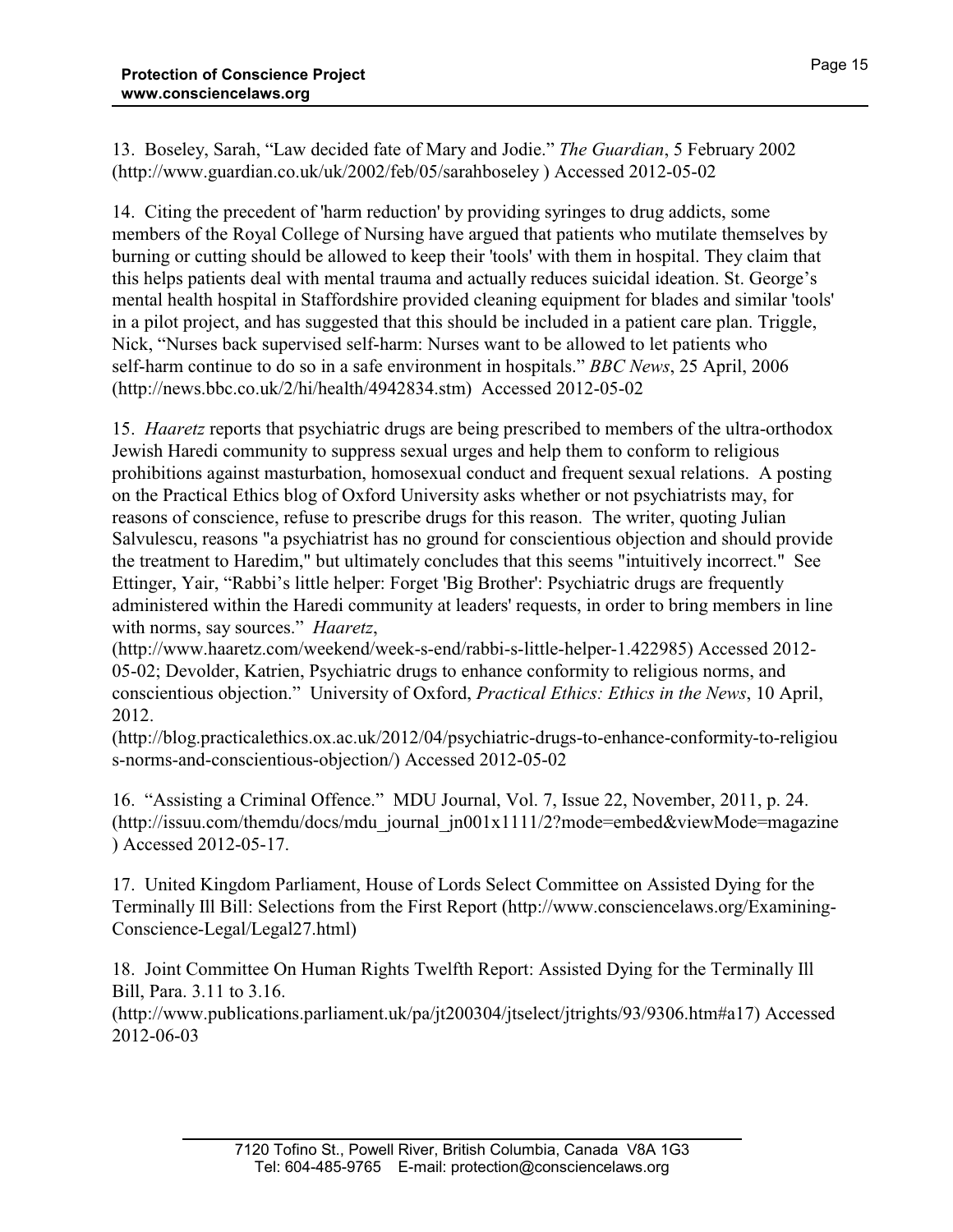19. Select Committee on Assisted Dying for the Terminally Ill Bill, *Minutes of Evidence: Examination of Witnesses* (Questions 70 - 79) , Thursday, 16 September, 2004, Q70. (http://www.publications.parliament.uk/pa/ld200405/ldselect/ldasdy/86/4091602.htm) Accessed 2005-11-01

20. World Medical Association, *Declaration of Tokyo: Guidelines for Physicians Concerning Torture and other Cruel, Inhuman or Degrading Treatment or Punishment in Relation to Detention and Imprisonment*. (May, 2005) (http://www.wma.net/en/20activities/10ethics/20tokyo/) Accessed 2012-05-22

21. World Medical Association, *News Release*, "Physicians Reminded of their ethical obligations in relation to torture and interrogation." (15 May, 2009) (http://www.wma.net/en/40news/20archives/2009/2009\_05/index.html ) Accessed 2012-05-22

22. Editorial, "How complicit are doctors in the abuse of detainees?" *The Lancet*, Vol 364, August 21, 2004, p. 725-729

23. Miles, Steven H., "Abu Ghraib: its legacy for military medicine." *The Lancet*, Vol 364, August 21, 2004, p. 725-729; Lifton, Robert Jay, *Doctors and Torture*. N Engl J Med 351;5

24. World Medical Association, *WMA Resolution on Physician Participation in Capital Punishment* (October, 2008) (http://www.wma.net/en/30publications/10policies/c1/) Accessed 2012-05-22

25. American Medical Association Policy E-2.06: *Capital Punishment* (http://www.ama-assn.org/ama1/pub/upload/mm/369/e206capitalpunish.pdf) Accessed 2012-06- 03

26. The Council found that the doctor had not participated in the organ trade, but that his conduct amounted to "encouragement of the trade in human organs from live donors". *BBC News*, "Organ trade GP suspended." 15 October, 2002 (http://news.bbc.co.uk/2/hi/health/2329447.stm) Accessed 2012-05-18

27. Among the kinds of conduct that may constitute illicit facilitation or cooperation in assisted suicide, the GMC includes: "encouraging a person to commit suicide, for example, by suggesting it (whether prompted or unprompted) as a 'treatment' option . . .providing practical assistance, for example, by helping a person who wishes to commit suicide to travel to the place where they will be assisted to do so . . . writing reports, knowing or having reason to suspect that the . . . reports would be used to enable the person to obtain encouragement or assistance in committing suicide. . .providing information or advice about other sources of information about assisted suicide, and what each method involves from a medical perspective . . ." General Medical Council, *Guidance for the Investigation Committee and case examiners when considering allegations about a doctor's involvement in encouraging or assisting suicide: a draft for consultation*.